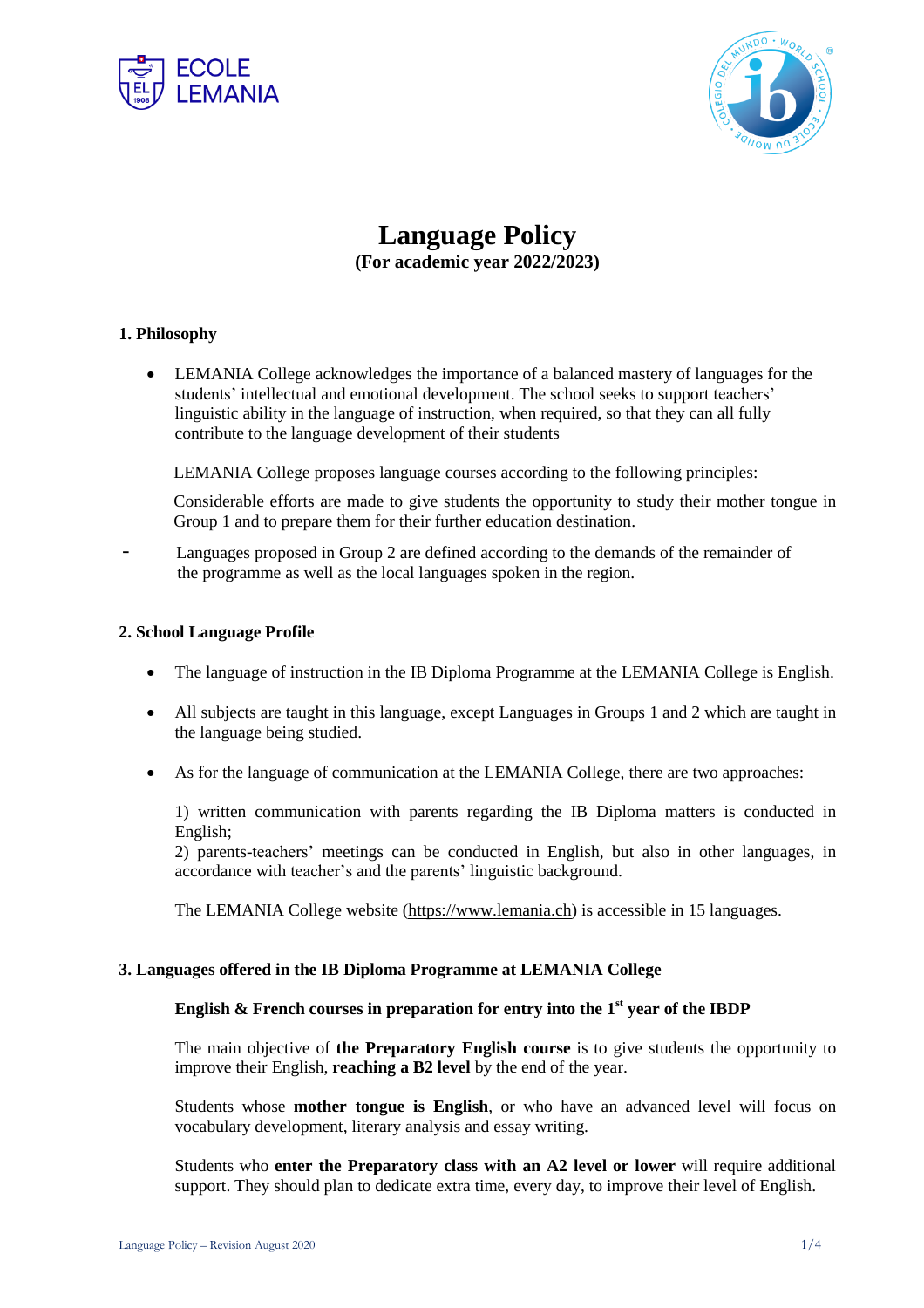



The main objectives of the Preparatory French course are as follows:

- for native speakers: to develop their vocabulary, literary analysis and essay writing skills
- for non-native speakers: to improve their comprehension and expression skills in preparation for *French B*.

The above differentiation ensures that students of all levels are challenged, whilst being supported at the same time.

## **IB 1 and IB 2 Classes**

#### **- Language Group 1 – Language A Programme** (mother tongue or strongest language):

 Currently, LEMANIA College offers the following language courses in their IB Diploma Programme as default subjects:

- *English A Language and Literature HL & SL*
- *French A Literature HL & SL*
- *Italian A Literature HL & SL*
- *Russian A Literature HL&SL*
- *German A Literature HL&SL*
- *Spanish A Literature HL&SL*

Upon request, other languages are offered in the following options:

- *Persian A Literature HL & SL*
- *Chinese A Literature HL&SL*
- *School Supported self-taught language A Literature: Japanese A, Turkish A*

## Students are encouraged to study their **mother tongue language** in Group 1. **All Group 1 languages listed above are offered both at HL and SL.**

Students may decide to take a Group 1 class in a language other than their mother tongue. In order to do so, they must speak, read and write that language at a C1 level, and also have the approval from the head of the language department. Language level assessments might be required.

Students who have **more than one mother tongue** may take two Group 1 courses. In this case, they are not required to take a Group 2 course.

Students whose mother tongues are not offered as courses will study their mother tongue as **SSSTL** (School Supported Self-Taught Language). These courses will follow the *Language A Literature* syllabus at SL level.

SSSTL students will be required to meet with a tutor at least twice a month for a total of two periods, and attendance will be monitored by the Head of the Language Department.

The student and tutor can decide to meet more often if they deem it necessary. The school will assist the student in finding a local, qualified tutor.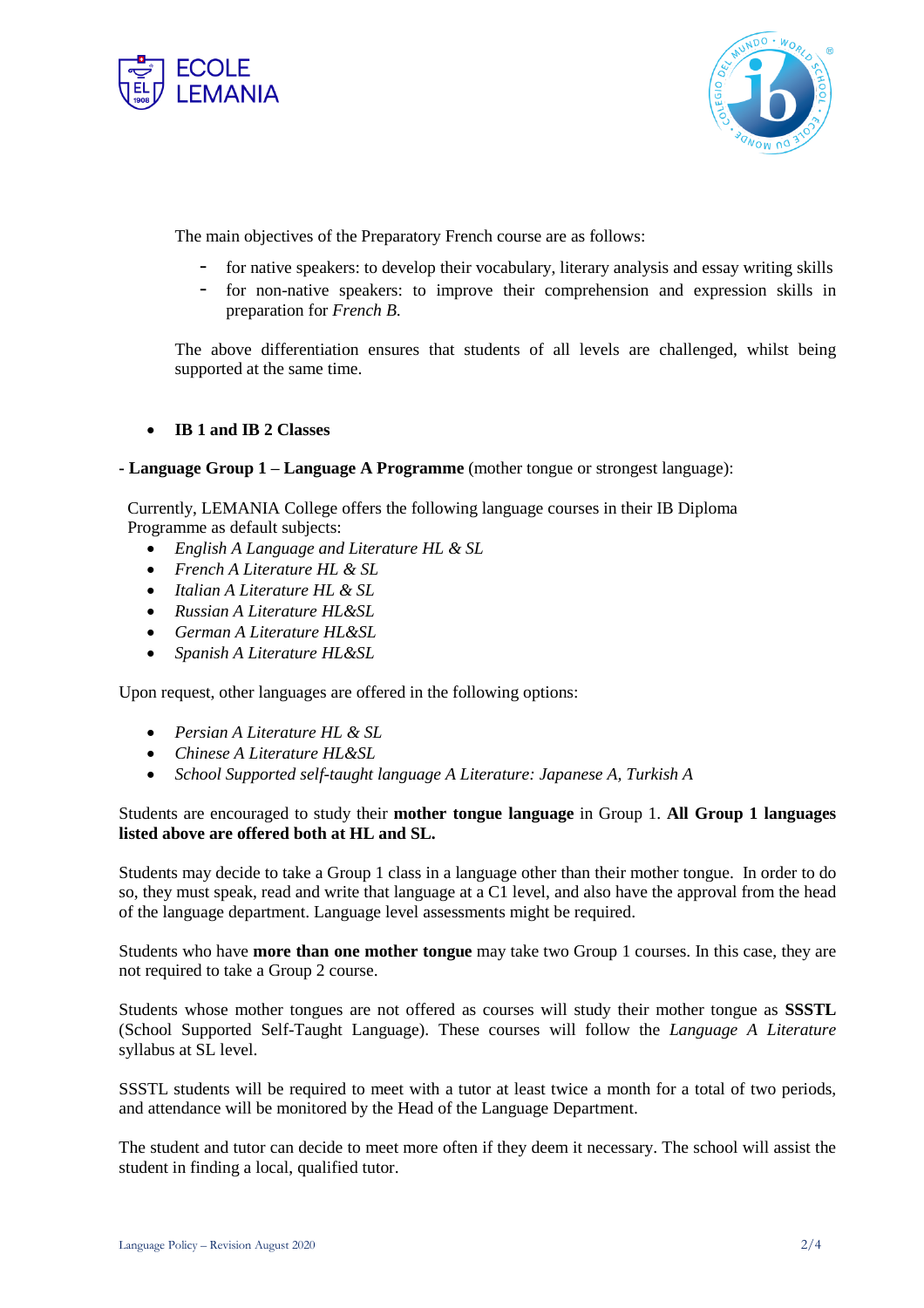



SSSTL students will be required to attend Group 1 classes (*English A*, *French A*, *Other Language A*) during Part 1 of the course which focuses on Literature in translation. The schedule will be decided at the beginning of the year.

Each SSSTL study program must be approved by the Head of the Language Department.

#### **- Group 2 (the choice of the additional language(s) in the IB Diploma Programme):**

Currently, LEMANIA College offers *French B (SL-HL)*, *English B (SL-HL), Spanish B (SL-HL), Italian B (SL-HL), German B (SL-HL), French Abinitio SL, Spanish Abinitio SL, German ABinitio SL, Italian ABinitio SL* as default courses for Group 2.

*English B (SL or HL)* is a required course for students who take French A Lit, or another non-English language in Group 1.

*French B* (SL-HL) is offered to students who take *English A LL*, or another non-French language in Group 1.

*French B SL* should be chosen by students entering the course with an A2+/B1 level. The HL level is for students entering the course with a B2 level.

New students will be assessed at the beginning of the year in order to place them in the appropriate classes.

Language differentiation is taken into account by teachers in the "Approaches to teaching and learning strategies" and in formative and summative assessment assignments which they design.

#### **4. Administrative aspects**

Language requirements which help the students to make the right choice of their language courses are established in the Admissions Policy.

Extra costs related to school-supported self-taught language (SSSTL) or to the provision of a teacher for a language which is not regularly taught by the school (see Admission Policy) are charged to the student's family. The cost of tutoring fees is estimated at roughly CHF 7'000.- (seven thousand) per academic year. No discount is granted on the remainder of the programme.

The school takes into account the diversity of students' language needs, and provides language support and differentiation in the preparation for the Diploma programme. Should a student require further support with some aspects of language acquisition, the school can organize private classes for this student. The organization and payment for such classes must be discussed and agreed to both by the parents and the Head of the Languages Department.